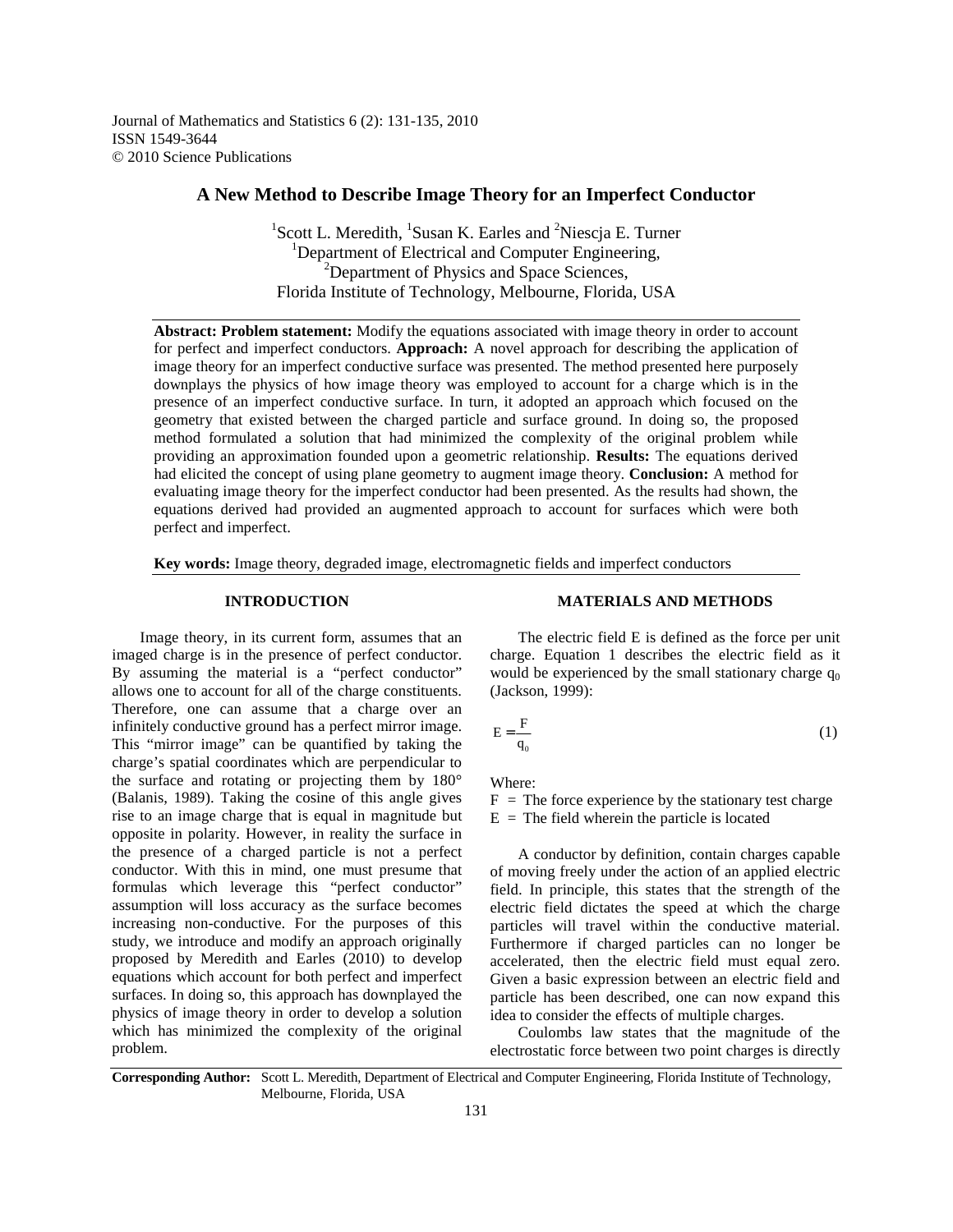proportional to the product of the magnitudes of each of the charges and inversely proportional to the square of the total distance between them. We can now expand (1) to include more than one charge such that:

$$
F = k_e \frac{q_0 q}{x^2} \tag{2}
$$

where,  $K_e$ , known as Coulombs constant, is a proportionality constant whose value is determined by the medium that the charged objects are immersed in and x is the distance between the charges  $q_0$  and q. When the medium is air, this value is approximately 8.987×10<sup>9</sup> Nm<sup>2</sup> C<sup>-2</sup>, which is calculated using  $(4\pi\epsilon_0)^{-1}$ where  $\varepsilon_0 = 1 / \mu_0 c$ , with the permeability of free space  $\mu_0$ , the permittivity of free space  $\varepsilon_0$  and the speed of light c.

 One can expand Eq. 1 to derive an expression that equates the potential as a function of charge. By rearranging  $(1)$  in terms of F and equating it to  $(2)$  one would obtain:

$$
E = \frac{k_e q}{x^2}
$$
 (3)

 With the electric field being written in terms of the potential as:

$$
E = \frac{\Phi}{x}
$$
 (4)

 One can use Eq. 3 and 4 to solve for the potential in terms of charge such that:

$$
\Phi(x) = \frac{k_e q}{x} \tag{5}
$$

 However, let's consider the case of a charged particle which is located above a conductive surface. In order to describe the magnitude of the electric field at some arbitrary point P, one must develop an equation which describes the relationship between the charged particle above a conductive surface.

 From Fig. 1 we can expand (5) to account for the distance between the charge q and vector x such that:

$$
\Phi(x) = \frac{k_e q}{|\overline{x} - \overline{y}|} \tag{6}
$$

 As previously noted, a conductor contains charges capable of freely moving in the presence of an electric field. In the literature, image theory has been employed to describe the relationship between a charged particle and a perfectly conductive ground. We can illustrate the method of images as shown in Fig. 1 by considering the problem for a point charge q located at y relative to the origin, around which is centered a grounded conducting sphere of radius a (Jackson, 1999).

 One could think about image theory this way. Let's suppose you have a coherent light source and you shine it upon a dingy piece of metal. Some of the light will reflect back towards you but much of it will be lost due to refraction and/or absorption. Now take the same coherent light source and shine it towards a highly reflective mirror. You'll notice that most of the light, about 99%, will reflect back while only ~1% is lost due to refraction and/or absorption. Using the highly reflective mirror allowed you to account for the majority of light. That is, you're cognizant of where the light went because it reflected back towards you. In essence, by assuming we have a perfectly conducting material that acts like a mirror allows one to project a particles image 180° (Balanis, 1989) from the radial position where the original particle lies with respect to the conductive surface. This idea is illustrated in Fig. 2 (Jackson, 1999).



Fig. 1: Conducting sphere of radius a, with charge q and image charge, q'



Fig. 2: Solution by method of images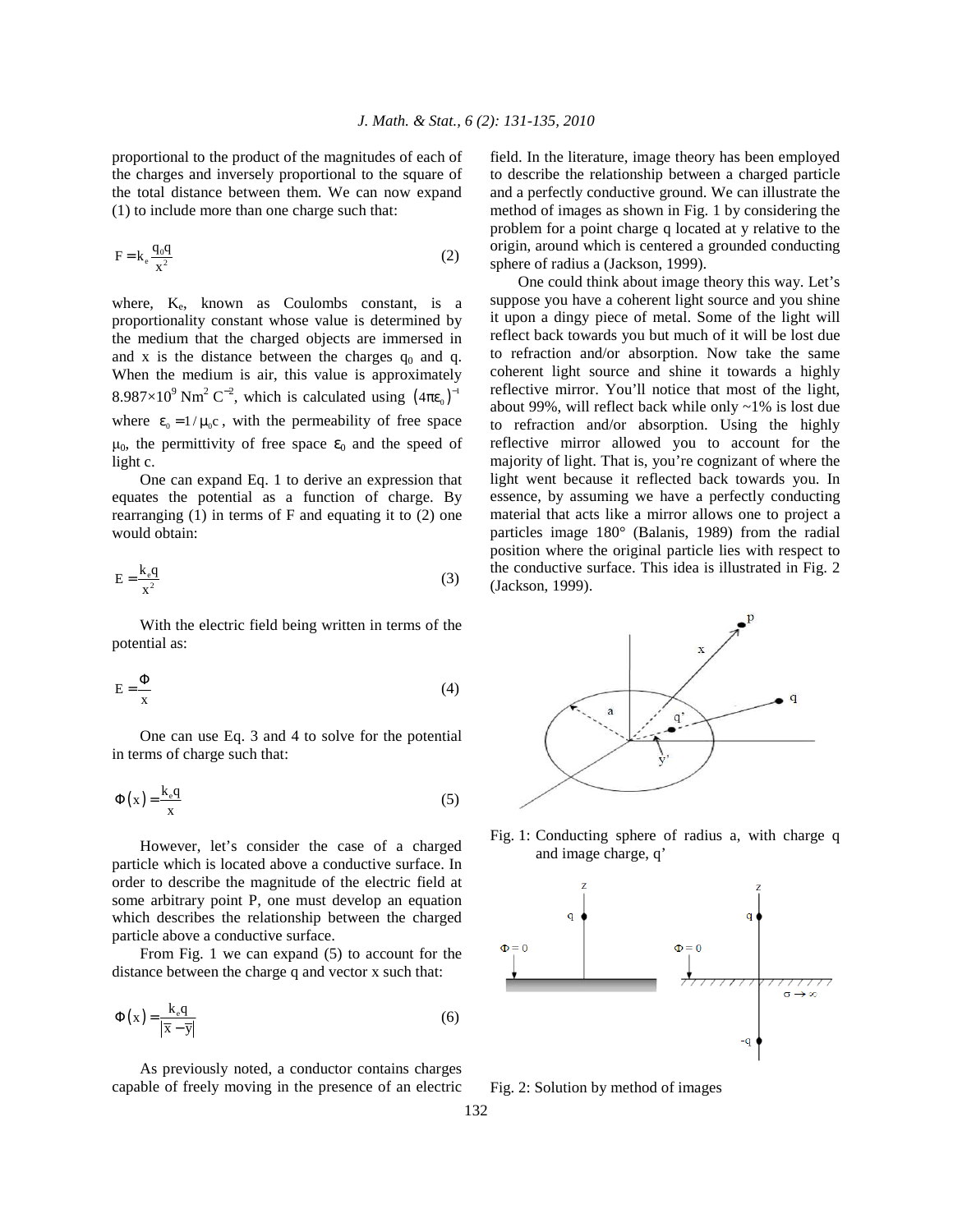

Fig. 3: The magnitude of the distances associated with the incident charge and image charge

 Figure 2 assumes that we're taking a very small slice of the spherical surface which houses the imaged charge as shown in Fig. 1. If this slice is small enough it can be modeled by a flat surface.

 Given Fig. 3, we can expand (6) to account for the image charge q' such that:

$$
\Phi(x) = \frac{k_e q}{|\overline{x} - \overline{y}|} + \frac{k_e q'}{|\overline{x} - \overline{y}|}
$$
(7)

where,  $|\overline{x} - \overline{y}|$  and  $|\overline{x} - \overline{y}|$  are the distances that exists between the charge q and image charge q' with respect to the unit vector x.

 In order to augment the approach used from image theory, this study will introduce the idea of the degraded image. This ideology accommodates both perfect and imperfect projected images. With traditional image theory, it assumes that a charge in the presence of a perfect conductor has a mirror image. However, as the surface below this charged particle becomes less conductive, one can no longer assume that its image remains unchanged. In fact, one must concede to the idea that the entire image can no longer be projected in the same fashion as the image of a charge in the presence of a perfect conductor. With the adoption of this idea in place, it's logical to presume that as the surface below the charged particle becomes less conductive, the image charge will become degraded as shown in Fig. 4. Given the image charge has become degraded, some of the charge constituents have now become displaced. Since the conservation of charge must be preserved, these dislocated constituents will now collect along the surface of the conductive material.



Fig. 4: Application of the degraded image



Fig. 5: The projection of a perfect image's magnitude

 Figure 4 illustrates the how the degraded image charge,  $q_d$  will change with respect to the perfect image charge,  $q_p$  as the conductivity,  $\sigma$  of the surface decreases. As the surface becomes a perfect insulator, the magnitude of the degraded image charge approaches zero. This methodology has purposely downplayed the physics of how image theory is employed to account for a charge which is in the presence of an imperfect conductive surface. In doing so, this model formulates a solution that has minimized the complexity of the original problem while providing an approximation founded upon a geometric relationship. Knowing how the image charge is affected by the surface conductivity allows one to develop an equivalency between the two by exploiting the geometry of Fig. 4. Since the contribution from the magnitude of the perfect image charge is generally known, this value can be scaled to account for a changing conductivity as shown in Fig. 5.

 As Fig. 5 illustrates, the contribution from the degraded charge can be quantified by taking the magnitude of the perfect image charge and scaling it by a factor which accounts for the loss. This can be realized by taking the projection of the perfect image's magnitude and rotating it along the  $z = 0$  axis until it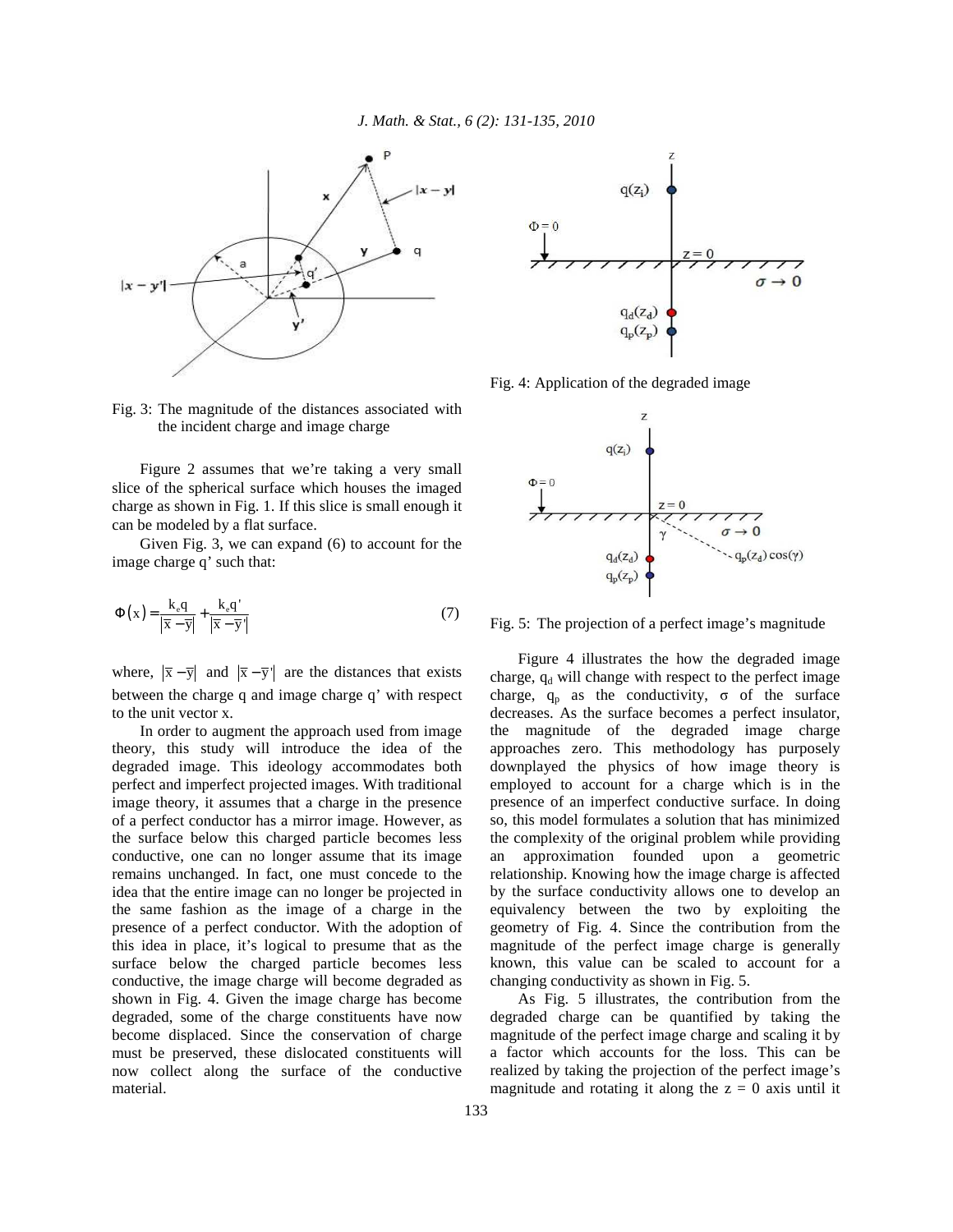shares the same z component as the degraded image. Do so will allow one to associate the perfect image with the degraded image by multiplying the scaling factor,  $cos(y)$ . Therefore, we can write the degraded charge in terms of the perfect charge such that:

$$
q_{d} = q' \cos(\gamma) \tag{8}
$$

where,  $q_d$  is the degraded image charge and the cosine of the angle,  $\gamma$  accounts for the loss. In order to maintain the conservation of charge, one must arrive at the notion that the image charge constituents that are no longer present within the degraded image must now be present elsewhere. With this in mind, we can infer that these image charge constituents will now collect along the surface. Although these surface charge constituents spread out radially, their contributions can be approximated by formulating two distinct charges, each of which lie on opposite sides of the z-to-ground plane interface. In principle, these two surface charges represent the summation of each of their respective radial constituents, thus formulating a viable approximation to those present. We can describe the total surface charge with the following:

$$
q_s = q'(1 - \cos(\gamma))
$$
 (9)

#### **RESULTS**

 In order to maintain symmetry, we can write a general expression for the potential at  $z = 0$  such that:

$$
\Phi(x, z = 0) = 0 = \Phi(x, z = z_i) + \Phi(x, z = z_p)
$$
\n(10)

where,  $\Phi(x, z = z_i)$  and  $\Phi(x, z = z_p)$  are the potentials located at the incident charge and perfect image charge respectively. An alternative form of this expression can be written to include the equations associated with these charges at their respective z coordinates. Thus, one can now update (10) to include these equivalent terms to yield:

$$
\Phi(x, z=0) = \frac{q}{|\overline{x} - \overline{y}|} + \frac{q'}{|\overline{x} - \overline{y}|}
$$
\n(11)

 However, as the potential located at the image charge becomes degraded, Eq. 10 is no longer valid. In order to validate this expression, one would have to add a form of potential to the right hand side of the equation. This term is made up of the dislocated charge constituents who have now collected along the surface of the conductive material. The inclusion of this surface charge now brings the needed symmetry to the equation and thus preserves the conservation of charge. The potential of the perfect image charge can be written as:

$$
\Phi(x, z = zp) = \Phi(x, z = zd) + \Phi(x, z = zs)
$$
\n(12)

where,  $\Phi(x, z = z_d)$  and  $\Phi(x, z = z_s)$  are the potentials located at the degraded charge and surface charge respectively. Therefore, one can now re-write (10) to include the additional terms from (10) with:

$$
\Phi(x, z=0) = 0 = \Phi(x, z = z_{i}) + \Phi(x, z = z_{d}) \n+ \Phi(x, z = z_{s})
$$
\n(13)

 As with (11), an alternative form of this expression can be derived by simply substituting the equations associated by the potential terms at their given z coordinates. In doing so, we can now write a general expression which describes both perfect and imperfect conductive surfaces with the following:

$$
\Phi(x, z=0) = \frac{q}{|\overline{x} - \overline{y}|} + \frac{q_d}{|\overline{x} - \overline{y}|} + \frac{q_s}{|\overline{x} - \overline{y}|}
$$
(14)

 In principle, if it is assumed the conductivity of the surface approaches infinity, the charge-to-ground distance y and perfect image charge-to-ground distance y' are equivalent. However as the surface becomes less conductive, a portion of the image charge now becomes distributed along the surface as indicated in (13). Since a charge located at the surface no longer relies upon the vector y', one should presume its contribution to be negligible. With this in mind, one can now re-write (14) to include this change along with (8) and (9) to describe the final expression written as:

$$
\Phi(x, z=0) = \frac{q}{|\overline{x} - \overline{y}|} + \frac{q' \cos(\gamma)}{|\overline{x} - \overline{y}|} + \frac{q'(1 - \cos(\gamma))}{|\overline{x}|}
$$
(15)

#### **DISCUSSION**

In Eq. 15, we utilized a novel approach to augment image theory. Surmising the image charge vertical position can vary as a function of surface conductivity aided in the development of this formula. This methodology has greatly simplified how image theory could be employed for surfaces which are no longer consider perfect conductors. In doing so, an alternative